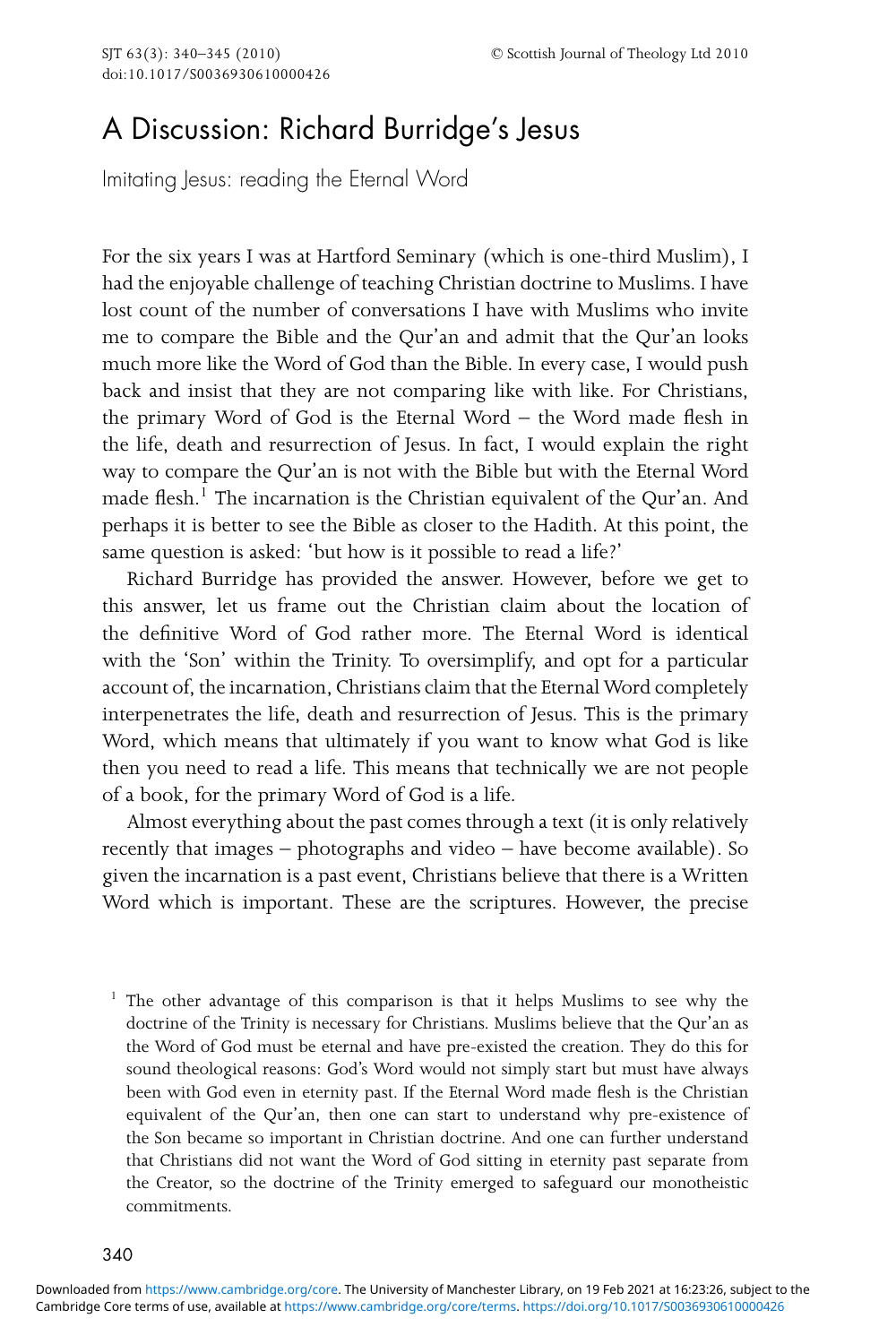relationship between the Written Word and the Eternal Word is a matter of considerable debate.

In this response to *Imitating Jesus*, I will form two arguments. First, with *Imitating Jesus*, the debate about the relationship between the Eternal Word and the Written Word has been changed forever. The second is that the one person who doesn't quite see the significance of the argument is the author of *Imitating Jesus*. I shall now unpack these two arguments.

## The relationship of the Eternal Word to the Written Word in Imitating Jesus

The argument of *Imitating Jesus* is elegant in its simplicity. It is a christological argument. First, Burridge explains that the gospels are properly understood as 'biography' or 'ancient lives' (pp. 24–31). Second, the purpose of the gospel is to invite us to imitate the 'words and deeds' of Jesus of Nazareth. Third, the gospels celebrate different aspects of the character, discourse and actions of Jesus, but all exhort 'imitation'. Fourth, the 'words' of Jesus often exhort us to live transformed lives, while the deeds of Jesus witness to a full inclusion of all those who struggle with those exhortations. Fifth, the rest of the New Testament (certainly Paul's epistles) describes a community which affirms both poles of the task of 'imitating Jesus'. Sixth, we are called both to witness to transformed lives and include in the conversation all those who struggle with that work of transformation. Seventh, keeping the community broad is also a way of making sure that the dominant narrative is really committed to the work of faithful transformation.

How exactly does this argument shape the theological conversation about the relationship between the Eternal Word and the Written Word? It does so in several ways. The history of Christian ethics has tended to play down the Eternal Word and focus on the Written Word. For those in the Reformed and Lutheran traditions, the role of Jesus was primarily soteriological. The life was played down and the focus was almost entirely on the atonement. The death of Jesus was important for soteriological reasons and the life was a necessary prelude to the death. For those in the Catholic traditions, Aristotelian philosophy would supplement the text of scripture and the disclosure of the Eternal Word was clearly secondary. In both cases, the Bible was important, but Jesus was less so. One reason for this is that the tradition was not entirely clear how to 'read a life'. In addition, the Bible was easier – in the text there is a wealth of ethical instruction and exhortation. Thus the Written Word was the basis for ethical discussion and the Eternal Word was neglected.

Richard Burridge has demonstrated that this relegation of Jesus is gravely misguided. In fact, the opposite is true. To read the New Testament properly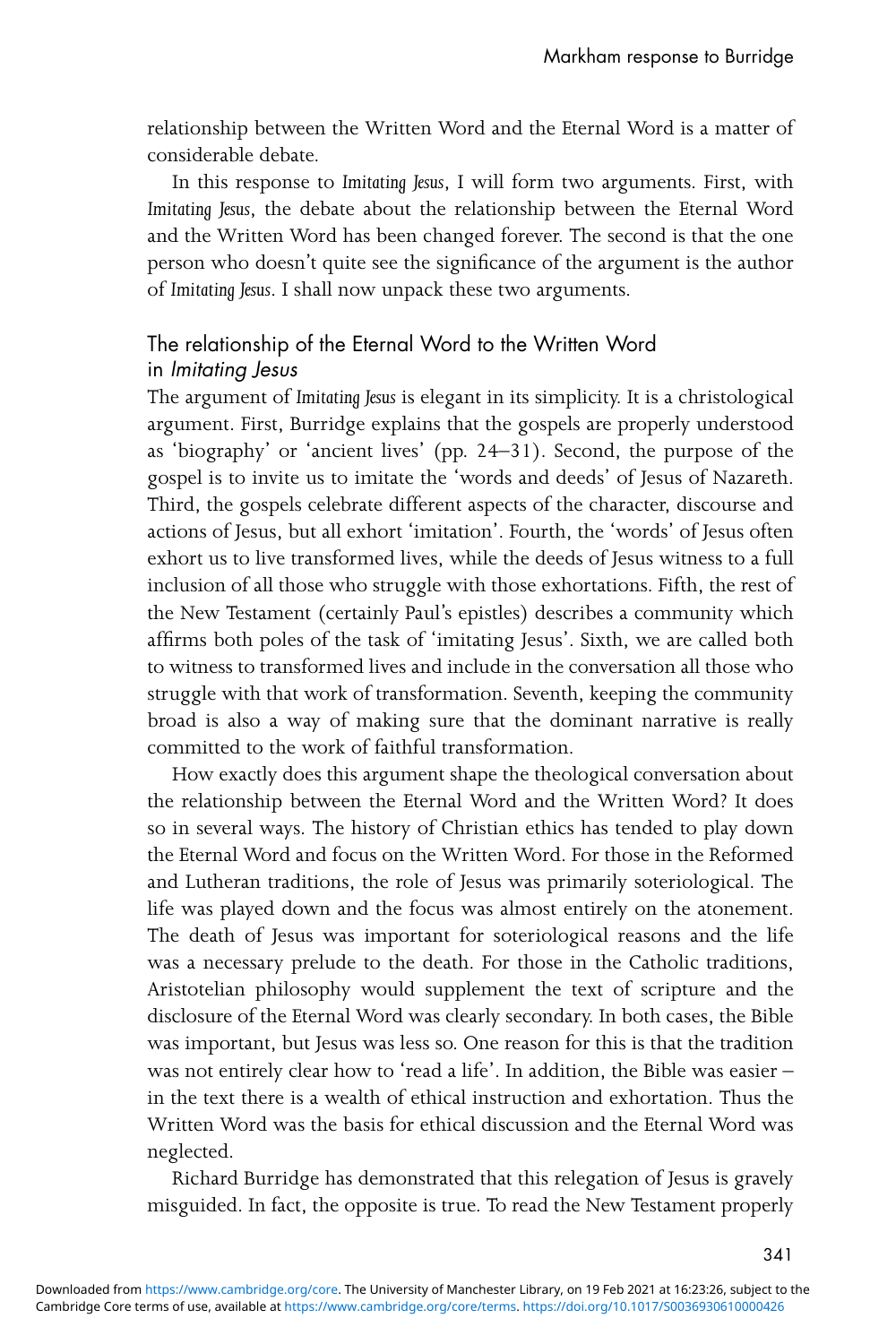one must see the centrality of Jesus. And the whole concept of *bios* (ancient biography) could be interpreted as the way in which one can 'read the Eternal Word' disclosed in the life, death and resurrection of Jesus.

In other words, for Burridge, the intent of the authors in the New Testament (it is lovely to have the concept of authorial intent back in the frame) was to create a community that imitated both the words and deeds of Jesus of Nazareth. Once Jesus was no longer with the disciples, we have the early church working hard to create the tools to continue this task of imitating Jesus.

The result of taking the disclosure of the Eternal Word in Jesus as the control (not that Burridge puts it like this, but this I think is how a theologian should interpret his argument) is striking. We are required by Christ to live within an inclusive community, which does not rush to exclude, even when we think the other is gravely mistaken. It is a call for a conversation around the most exacting standards of holiness within community.

In this book Richard Burridge actually provides an important argument that supports a Barthian approach to scripture. For Barth, there is an important connection between the Word and the text of scripture. For after all, it is the Bible that tells us about the Word, which is Jesus. Karl Barth in *Church Dogmatics* explores at some length precisely what it means to call the Bible the Word of God. Barth explains:

God is not an attribute of something else, even if this something else is the Bible. God is the Subject, God is Lord. He is Lord even over the Bible and in the Bible. The statement that the Bible is the Word of God cannot therefore say that the Word of God is tied to the Bible. On the contrary, what it must say is that Bible is tied to the Word of God. *...* If the Church lives by the Bible because it is the Word of God, that means that it lives by the fact that Christ is revealed in the Bible by the work of the Holy Spirit.<sup>2</sup>

For Karl Barth, the primary disclosure of God is the Word of God which is the life, death and resurrection of Jesus of Nazareth. For Barth, the Bible becomes the Word as it witnesses to the Word which is Jesus. And the manner in which this occurs is also determined by the Word of God himself. Barth writes:

As to when, where and how the Bible shows itself to us in this event as the Word of God, we do not decide, but the Word of God Himself decides, at different times in the Church and with different men confirming and renewing the event of instituting and inspiring the prophets and apostles

<sup>2</sup> Karl Barth, *Church Dogmatics*, I/2 (Edinburgh: T&T Clark, 1963), p. 513.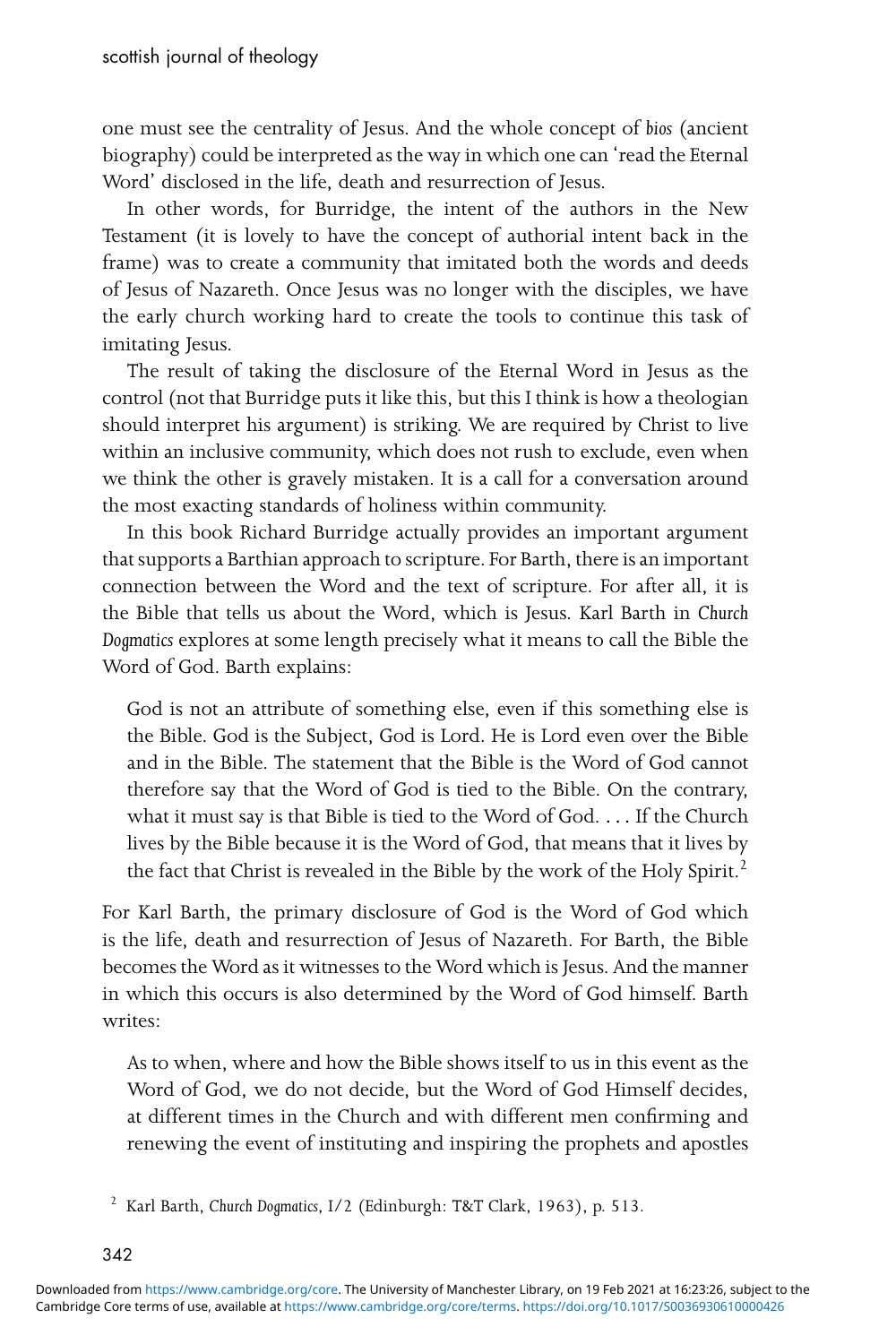to be His witnesses and servants, so that in their written word they again live before us, not as men who once spoke in Jerusalem and Samaria, to the Romans and Corinthians, but as men who in all the concreteness of their own situation and action speak to us here and now.<sup>3</sup>

For Barth, there is a trinitarian dynamic at work between the Word of God, which is Jesus, and the Bible, as the Word of God. The Bible, through the agency of the Holy Spirit, can become an immediate text, confronting a particular moment, with the disclosure of God, which is the Eternal Word (perhaps this also happened in South Africa). With this emphasis on the primary Word as the Eternal Word, which completely interpenetrates the life of Jesus of Nazareth, we can see that our primary obligation is to read a life – a life which was very enigmatic.

So we return to Richard Burridge and the gospels. Our definitive disclosure of what God is like is a poor young man from Nazareth, who took enormous risks as he reached out to include the marginalised – especially women, the poor and the reviled. He found himself a victim of power – finally dying as a common criminal at the hands of the occupying power. Yet remarkably, the movement he birthed believed that death was not able to hold him. Reports of his resurrection started to circulate and so the church was born.

So what do we know about God from the Eternal Word? We know that God is on the side of those who are least fortunate. We know that the love of God is willing to go to any length for the sake of humanity. We know that in our moments of despair God promises to create hope. We know that we should treat this life as authoritative. We should imitate the 'words and deeds' of Jesus of Nazareth.

Now our obligation as Christians is to recognise the authority of this life in guiding our witness today. This obligation extends to our interpretation of the rest of the Bible. If the Bible is interpreted in such a way as to contradict what we 'read' from the life, death and resurrection of the Eternal Word, then we have an obligation to revisit the text of the Bible. Although slavery is instituted in Leviticus and condoned in the pastoral epistles, the legitimacy of slavery is clearly incompatible with the disclosure of God in the life, death and resurrection of Jesus.

Reading the Qur'an can be difficult, but reading a life is harder. $4$  So Christians are, right from the outset, bound to have to live with a pluralism

 $3$  Ibid., pp. 530-1.

<sup>4</sup> I do of course recognise that reading the Qur'an is difficult. And I am very interested in the various ways in which the Qur'an is interpreted, particularly with the emphasis on those verses which have local significance and those which have more universal significance.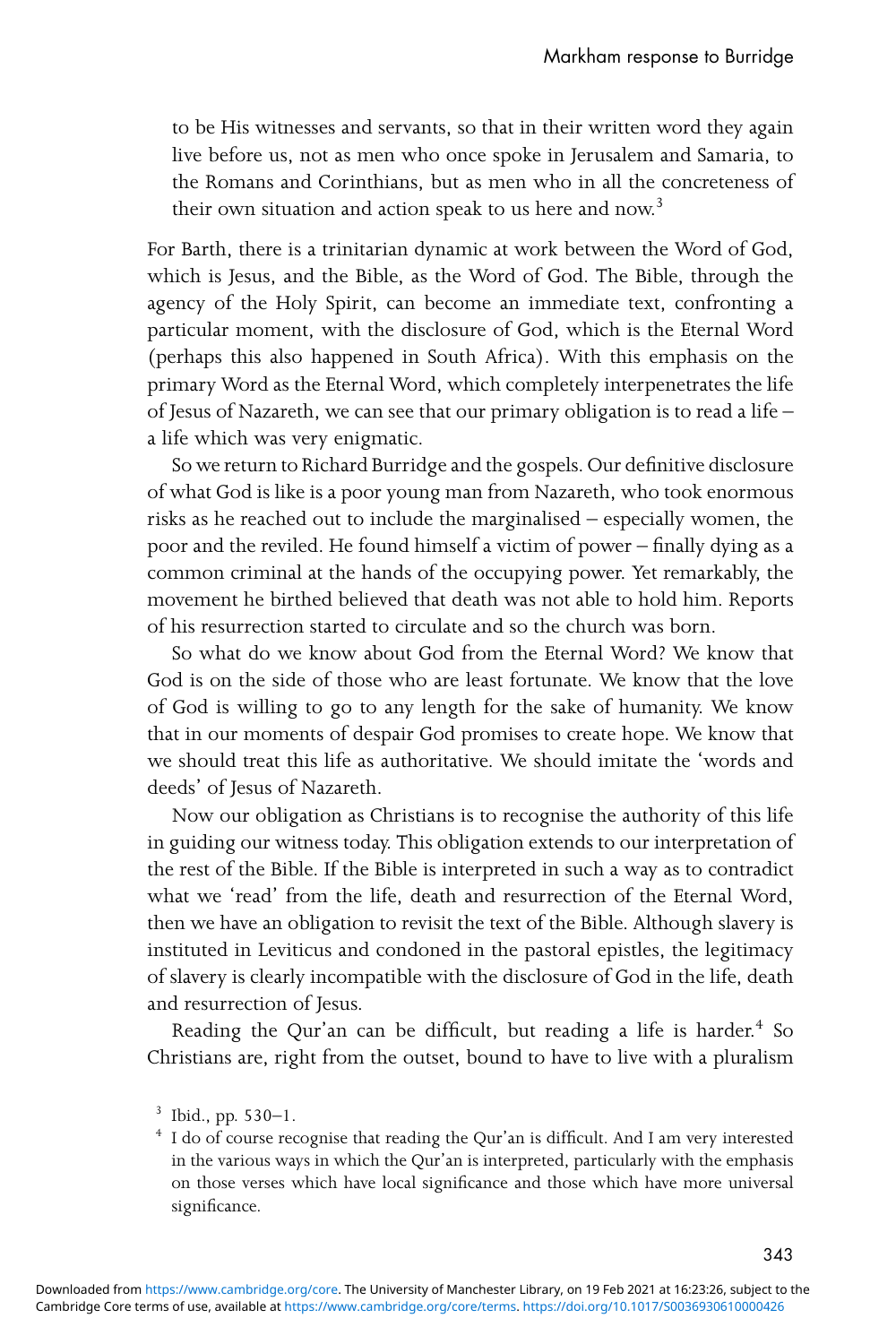of positions; hence the importance of the inclusive community. Although the slave traders are outside the zone of acceptable pluralism, there are a multitude of positions with which the life of Jesus might be compatible. The areas of debate include the following: gratuitous war is clearly unacceptable, but the use of force to create a just peace might be acceptable; exploitative capitalism is clearly wrong, but the use of the profit motive to create an effective system of resource allocation might be acceptable; and life should not be created to be destroyed, but the cultivation of stem cells for the advancement of medical techniques that heal genetic diseases might be appropriate. Reading a life does have a major advantage over a text. It permits significant flexibility over time. We are imitating the 'words and deeds' of Jesus. This exercise starts in the New Testament and we can see how the church struggles to arrive at the appropriate inclusive position over the gentiles and the Jewish law. And so it continues with Augustine and Aquinas.

The movement for Christian thought is to move constantly, to and fro, from the life, death and resurrection of Jesus of Nazareth (as it flows through the sacraments and life of the church) to the particularities of each situation. With the Spirit of God constantly making the Eternal Word present to each situation, we can and should allow our faith to engage with each situation making use of all the resources available to us. The resources flow from our conviction of the threefold nature of God: a creator who creates every single life and loves each particular life and seeks to disclose truth to those lives; a revealer and redeemer who discloses the nature of God (thereby providing a definitive norm) and also redeems all people; and a Spirit who is constantly making God present and allowing us to see God in new and different ways.

On this account, Richard Burridge has provided the New Testament justification for the Barthian view of the relationship between the Eternal Word and the Written Word.

## The author's lack of appreciation for his own remarkable argument

Perhaps it is only after one has finished a book that one starts to appreciate the full implications of the argument. It is in the last chapter that Richard starts to relate his argument with the range of traditional approaches to New Testament ethics. So, in his thoughtful chapter on apartheid, he starts by explaining how 'authorial intent' can be problematic (and not a control on what is biblical, p. 353). Then he moves to the opposite extreme 'readerresponse criticism' (p. 354); then he brings 'the two horizons together' (pp. 356–7) and it is here he engages with the approach of Richard Hays. All these approaches are found wanting because of the lack of appreciation of genre. So Burridge writes, 'We have argued throughout this book that genre